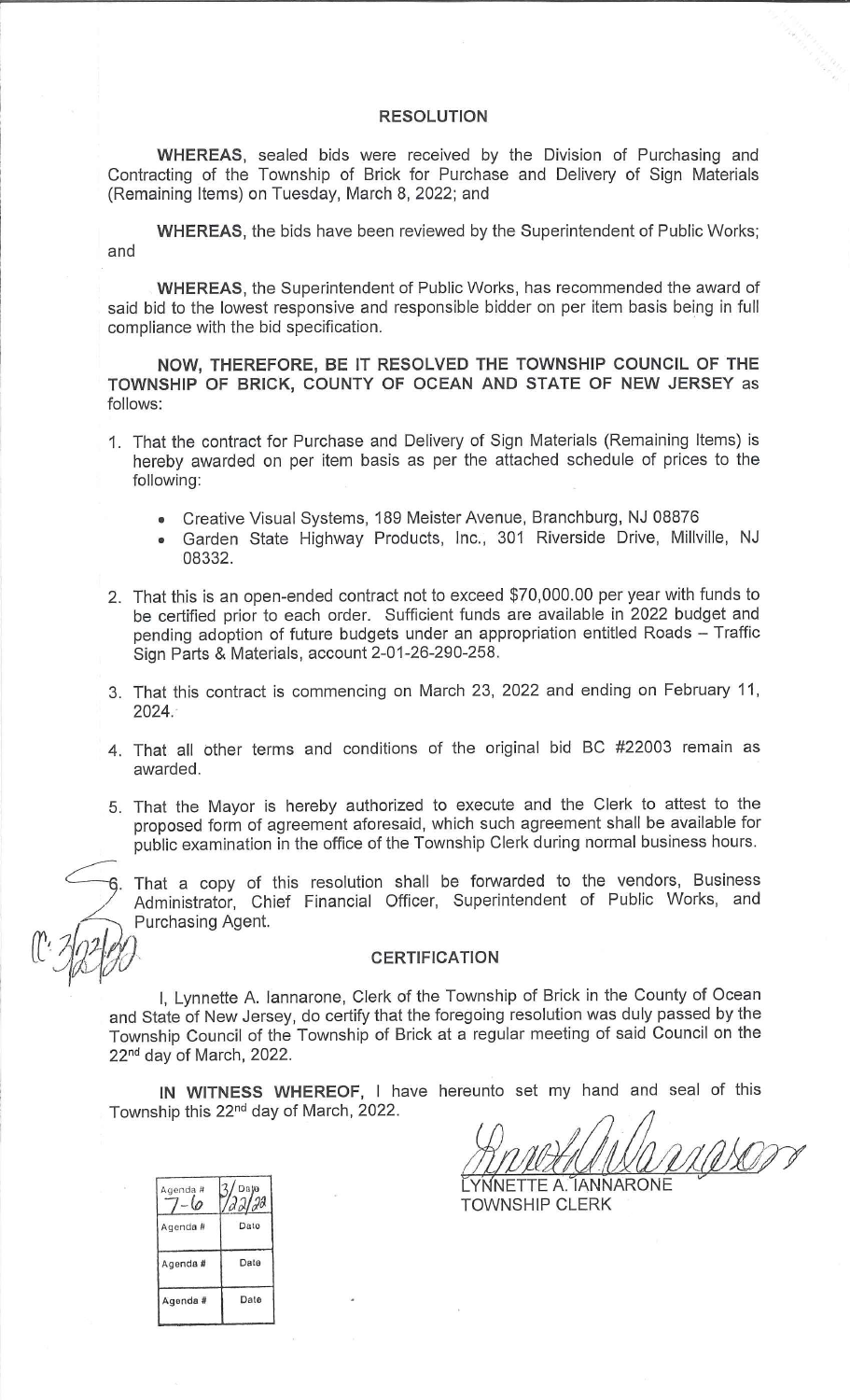| BC #22003-2 - PURCHASE & DELIVERY OF SIGN MATERIALS (REMAINING ITEMS)<br>CONTRACT PERIOD: 3/23/2022 - 2/11/2024                                                                      |                                                                                                                                                                                                    |                          |                             |              |                                |  |  |  |  |  |
|--------------------------------------------------------------------------------------------------------------------------------------------------------------------------------------|----------------------------------------------------------------------------------------------------------------------------------------------------------------------------------------------------|--------------------------|-----------------------------|--------------|--------------------------------|--|--|--|--|--|
| #                                                                                                                                                                                    | <b>DESCRIPTION OF ITEMS</b>                                                                                                                                                                        | <b>BRAND / I.D.</b>      | <b>PACKAGING</b>            | <b>PRICE</b> | <b>VENDOR</b>                  |  |  |  |  |  |
| <b>CATEGORY 9 - GERBER COLOR PROCESS PRO CMYK FOILS EDGE FX</b><br>TO PRODUCE PHOTOGRAPHIC BITMAP REPRODUCTION, 3-YEAR EXTERIOR LIFE, FOR USE ON EDGE READY MATERIAL, 45 METER FOILS |                                                                                                                                                                                                    |                          |                             |              |                                |  |  |  |  |  |
| 90                                                                                                                                                                                   | Process Black (GPC-817)                                                                                                                                                                            | GERBER P77740A           | 45m foil                    | \$152.27     | <b>Creative Visual Systems</b> |  |  |  |  |  |
| 91                                                                                                                                                                                   | Process Cyan (GPC-807)                                                                                                                                                                             | GERBER P77742A           | 45m foil                    | \$152.27     | <b>Creative Visual Systems</b> |  |  |  |  |  |
| 92                                                                                                                                                                                   | Process Magenta (GPC-873)                                                                                                                                                                          | GERBER P77744A           | 45m foil                    | \$152.27     | <b>Creative Visual Systems</b> |  |  |  |  |  |
| 93                                                                                                                                                                                   | Process Yellow (GPC-805)                                                                                                                                                                           | GERBER P77746A           | 45m foil                    | \$152.27     | <b>Creative Visual Systems</b> |  |  |  |  |  |
|                                                                                                                                                                                      | <b>CATEGORY 10 - GERBER COLOR TRANSPARENT FOILS EDGE FX, 45 METER FOILS</b>                                                                                                                        |                          |                             |              |                                |  |  |  |  |  |
| 96                                                                                                                                                                                   | Burgundy                                                                                                                                                                                           | GERBER P77769A           | 45m foil                    | \$182.65     | <b>Creative Visual Systems</b> |  |  |  |  |  |
| 104                                                                                                                                                                                  | GSP Edge FX Aprsn Grd SPF 91M                                                                                                                                                                      | <b>GPC</b>               | 1 per carton                | \$236.43     | Garden State Highway Products  |  |  |  |  |  |
| 105                                                                                                                                                                                  | Edge FX Gold Medal 15m film - P77701A                                                                                                                                                              | GERBER P77761A           | 15m foil                    | \$190.58     | <b>Creative Visual Systems</b> |  |  |  |  |  |
|                                                                                                                                                                                      | <b>CATEGORY 12 - GERBER COLOR SPOT COLOR FOILS EDGE FX</b><br>SEMI-GLOSS SPOT COLOR FOIL WITH 3-5 YEAR EXTERIOR LIFE, FOR USE ON EDGE READY MATERIAL, 45 METER FOILS                               |                          |                             |              |                                |  |  |  |  |  |
| 139                                                                                                                                                                                  | Sunflower Yellow                                                                                                                                                                                   | GERBER P77757A           | 45m foil                    | \$152.27     | <b>Creative Visual Systems</b> |  |  |  |  |  |
| 140                                                                                                                                                                                  | Tan $*15m$                                                                                                                                                                                         | GERBER P77758A           | 15m foil                    | \$69.54      | <b>Creative Visual Systems</b> |  |  |  |  |  |
|                                                                                                                                                                                      | <b>CATEGORY 13 - VECTOR PRO V-5 SERIES HIGH GLOSS VINYL</b><br>2.8 MIL, 4-6 YEAR EXTERIOR LIFE, 50 YARDS, PV50XX1550, 15" PUNCHED EDGE READY                                                       |                          |                             |              |                                |  |  |  |  |  |
| 148                                                                                                                                                                                  | Clear                                                                                                                                                                                              | VECTOR PV5031550P        | 15" x 50 yard roll, punched | \$70.85      | <b>Creative Visual Systems</b> |  |  |  |  |  |
| 149                                                                                                                                                                                  | <b>Black</b>                                                                                                                                                                                       | VECTOR PV5021550P        | 15" x 50 yard roll, punched | \$70.85      | <b>Creative Visual Systems</b> |  |  |  |  |  |
| 150                                                                                                                                                                                  | White                                                                                                                                                                                              | VECTOR PV5011550P        | 15" x 50 yard roll, punched | \$70.85      | <b>Creative Visual Systems</b> |  |  |  |  |  |
| 151                                                                                                                                                                                  | <b>Standard Colors</b>                                                                                                                                                                             | VECTOR PV5XX1550P        | 15" x 50 yard roll, punched | \$76.23      | <b>Creative Visual Systems</b> |  |  |  |  |  |
|                                                                                                                                                                                      | CATEGORY 14 - VECTOR PRO V-7 ENGINEERING GRADE REFLECTIVE VINYL                                                                                                                                    |                          |                             |              |                                |  |  |  |  |  |
| 152                                                                                                                                                                                  | 7 MIL, 7-YEAR EXTERIOR LIFE, PERMANENT SOLVENT ADHESIVE, 50 YARDS, V900XX1550,  15" PUNCHED EDGE READY<br><b>Black</b>                                                                             | <b>VECTOR V90061550P</b> | 15" x 50 yard roll, punched | \$277.00     | <b>Creative Visual Systems</b> |  |  |  |  |  |
| 153                                                                                                                                                                                  | Blue                                                                                                                                                                                               | <b>VECTOR V90051550P</b> | 15" x 50 yard roll, punched | \$277.00     | <b>Creative Visual Systems</b> |  |  |  |  |  |
| 154                                                                                                                                                                                  | Dark Red                                                                                                                                                                                           | VECTOR V90081550P        | 15" x 50 yard roll, punched | \$277.00     | Creative Visual Systems        |  |  |  |  |  |
| 155                                                                                                                                                                                  | Gold                                                                                                                                                                                               | <b>VECTOR V90031550P</b> | 15" x 50 yard roll, punched | \$277.00     | <b>Creative Visual Systems</b> |  |  |  |  |  |
| 156                                                                                                                                                                                  | Green                                                                                                                                                                                              | <b>VECTOR V90071550P</b> | 15" x 50 yard roll, punched | \$277.00     | Creative Visual Systems        |  |  |  |  |  |
| 157                                                                                                                                                                                  | Light Blue                                                                                                                                                                                         | <b>VECTOR V90141550P</b> | 15" x 50 yard roll, punched | \$277.00     | <b>Creative Visual Systems</b> |  |  |  |  |  |
| 158                                                                                                                                                                                  | Orange                                                                                                                                                                                             | <b>VECTOR V90041550P</b> | 15" x 50 yard roll, punched | \$277.00     | <b>Creative Visual Systems</b> |  |  |  |  |  |
| 159                                                                                                                                                                                  | Red                                                                                                                                                                                                | <b>VECTOR V90021550P</b> | 15" x 50 yard roll, punched | \$277.00     | <b>Creative Visual Systems</b> |  |  |  |  |  |
| 160                                                                                                                                                                                  | Yellow                                                                                                                                                                                             | <b>VECTOR V90011550P</b> | 15" x 50 yard roll, punched | \$277.00     | <b>Creative Visual Systems</b> |  |  |  |  |  |
| 161                                                                                                                                                                                  | White                                                                                                                                                                                              | <b>VECTOR V90001550P</b> | 15" x 50 yard roll, punched | \$277.00     | <b>Creative Visual Systems</b> |  |  |  |  |  |
|                                                                                                                                                                                      | <b>CATEGORY 15- VECTOR PRO V200 CAST ULTRA METALLIC</b><br>FLEXIBLE, OPAQUE SOLID COLOR, HIGH GLOSS, METALLIC VINYL FILM. V200XX1550, 50 YARDS, 15" PUNCHED EDGE READY                             |                          |                             |              |                                |  |  |  |  |  |
| 162                                                                                                                                                                                  | <b>Black</b>                                                                                                                                                                                       | <b>VECTOR V20031550P</b> | 15" x 50 yard roll, punched | \$404.20     | <b>Creative Visual Systems</b> |  |  |  |  |  |
| 163                                                                                                                                                                                  | Blue                                                                                                                                                                                               | <b>VECTOR V20041550P</b> | 15" x 50 yard roll, punched | \$404.20     | <b>Creative Visual Systems</b> |  |  |  |  |  |
| 164                                                                                                                                                                                  | Cobalt                                                                                                                                                                                             | <b>VECTOR V20061550P</b> | 15" x 50 yard roll, punched | \$404.20     | <b>Creative Visual Systems</b> |  |  |  |  |  |
| 165                                                                                                                                                                                  | Emerald                                                                                                                                                                                            | <b>VECTOR V20081550P</b> | 15" x 50 yard roll, punched | \$404.20     | <b>Creative Visual Systems</b> |  |  |  |  |  |
| 166                                                                                                                                                                                  | Fire Opal                                                                                                                                                                                          | <b>VECTOR V20071550P</b> | 15" x 50 yard roll, punched | \$404.20     | <b>Creative Visual Systems</b> |  |  |  |  |  |
| 167                                                                                                                                                                                  | Gold                                                                                                                                                                                               | <b>VECTOR V20011550P</b> | 15" x 50 yard roll, punched | \$404.20     | <b>Creative Visual Systems</b> |  |  |  |  |  |
| 168                                                                                                                                                                                  | Red                                                                                                                                                                                                | <b>VECTOR V20021550P</b> | 15" x 50 yard roll, punched | \$404.20     | <b>Creative Visual Systems</b> |  |  |  |  |  |
| 169                                                                                                                                                                                  | Rose                                                                                                                                                                                               | <b>VECTOR V20101550P</b> | 15" x 50 yard roll, punched | \$404.20     | <b>Creative Visual Systems</b> |  |  |  |  |  |
|                                                                                                                                                                                      | CATEGORY 16 - FDC SERIES 3501-1550-XXX, PROMOTIONAL GRADE CAST FLOURESCENT VINYL FILM<br>DESIGNED FOR GRAPHIC AND SIGNAGE REQUIRING SHORT TERM DURABILITY, 2 MIL, 50 YARDS, 15" PUNCHED EDGE READY |                          |                             |              |                                |  |  |  |  |  |
| 170                                                                                                                                                                                  | Blue                                                                                                                                                                                               | <b>VECTOR V08331550P</b> | 15" x 50 yard roll, punched | \$325.45     | <b>Creative Visual Systems</b> |  |  |  |  |  |
| 171                                                                                                                                                                                  | Green                                                                                                                                                                                              | <b>VECTOR V08341550P</b> | 15" x 50 yard roll, punched | \$325.45     | <b>Creative Visual Systems</b> |  |  |  |  |  |
| 172                                                                                                                                                                                  | Magenta                                                                                                                                                                                            | <b>VECTOR V08351550P</b> | 15" x 50 yard roll, punched | \$325.45     | <b>Creative Visual Systems</b> |  |  |  |  |  |
| 173                                                                                                                                                                                  | Orange                                                                                                                                                                                             | <b>VECTOR V08301550P</b> | 15" x 50 yard roll, punched | \$325.45     | <b>Creative Visual Systems</b> |  |  |  |  |  |
| 174                                                                                                                                                                                  | Red                                                                                                                                                                                                | <b>VECTOR V08311550P</b> | 15" x 50 yard roll, punched | \$325.45     | Creative Visual Systems        |  |  |  |  |  |
| 175                                                                                                                                                                                  | Yellow                                                                                                                                                                                             | <b>VECTOR V08291550P</b> | 15" x 50 yard roll, punched | \$325.45     | Creative Visual Systems        |  |  |  |  |  |
| 176                                                                                                                                                                                  | FDC 3M RELF Blue 15" x 50 yards                                                                                                                                                                    | FDC-3M 5151-1515-075     | 15" x 50 yard roll, punched | \$502.94     | <b>Creative Visual Systems</b> |  |  |  |  |  |